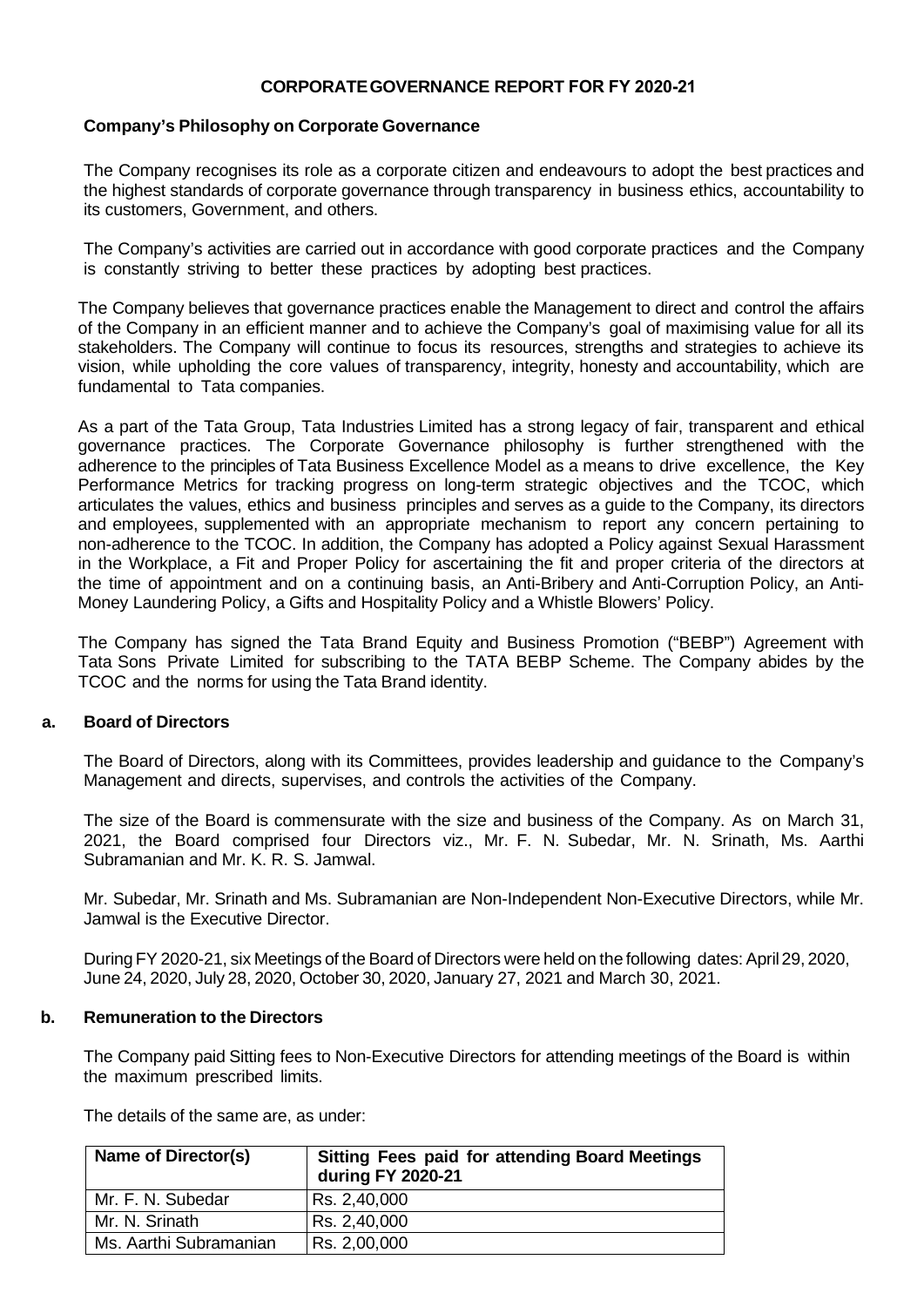None of the Non-Executive Directors had any pecuniary relationships or transactions with the Company during the year under review.

## **c. Committees of the Board**

The Board has constituted Committees with specific terms of reference to focus effectively on specific issues and ensure expedient resolution of diverse matters. The Company Secretary is the Secretary of the Committees. The Board of Directors and the Committees also take decisions by Resolutions passed through Circulation which are noted by the Board / Committee of the Board at their next meetings. The Minutes of meetings of the Committees of the Board are circulated to the Board of Directors for noting.

# **i) Corporate Social Responsibility ("CSR") Committee**

#### *Composition*

The composition of the CSR Committee during FY 2020-21 is, given below:

| Name of the Member  | Category      |
|---------------------|---------------|
| Mr. F. N. Subedar   | Non-Executive |
| Mr. K. R. S. Jamwal | Executive     |

## *Terms of reference*

Given below, *inter alia*, is a gist of the responsibilities of the CSR Committee:

- To formulate and recommend to the Board, a CSR Policy which shall indicate the activities to be undertaken by the Company as specified in Schedule VII of the Act ("CSR Activities");
- To recommend the amount of expenditure to be incurred on CSR activities;
- To monitor the CSR Policy from time to time and instituting a transparent monitoring mechanism for implementation of the CSR projects or programs or activities undertaken by the Company; and
- To oversee the Company's conduct with regard to its corporate and societal obligations and its reputation as a responsible corporate citizen.

## **ii) Approvals Committee**

## *Composition*

The composition of the Approvals Committee during FY 2020-21 is, given below:

| Name of the Member  | Category      |
|---------------------|---------------|
| Mr. F. N. Subedar   | Non-Executive |
| Mr. N. Srinath      | Non-Executive |
| Mr. K. R. S. Jamwal | Executive     |

## *Terms of reference*

Given below, *inter alia*, is a gist of the responsibilities of the Approvals Committee:

- Opening and closing of bank accounts and demat accounts;
- Modifying instructions/changing signatories for the operation of existing bank and demat accounts;
- Approve renewal of facilities with banks;
- Appointing representatives of the Company to attend and vote at general meetings of companies in which Tata Industries Limited (TIL) is a shareholder/debenture holder;
- Grant Specific Powers of Attorney or Authorisations to executives of the Company or other persons in connection with the business of TIL and its Divisions; and
- Approve the affixing of the Common Seal of the Company on any document executed/to be executed by the Directors/officials authorised by the Company.